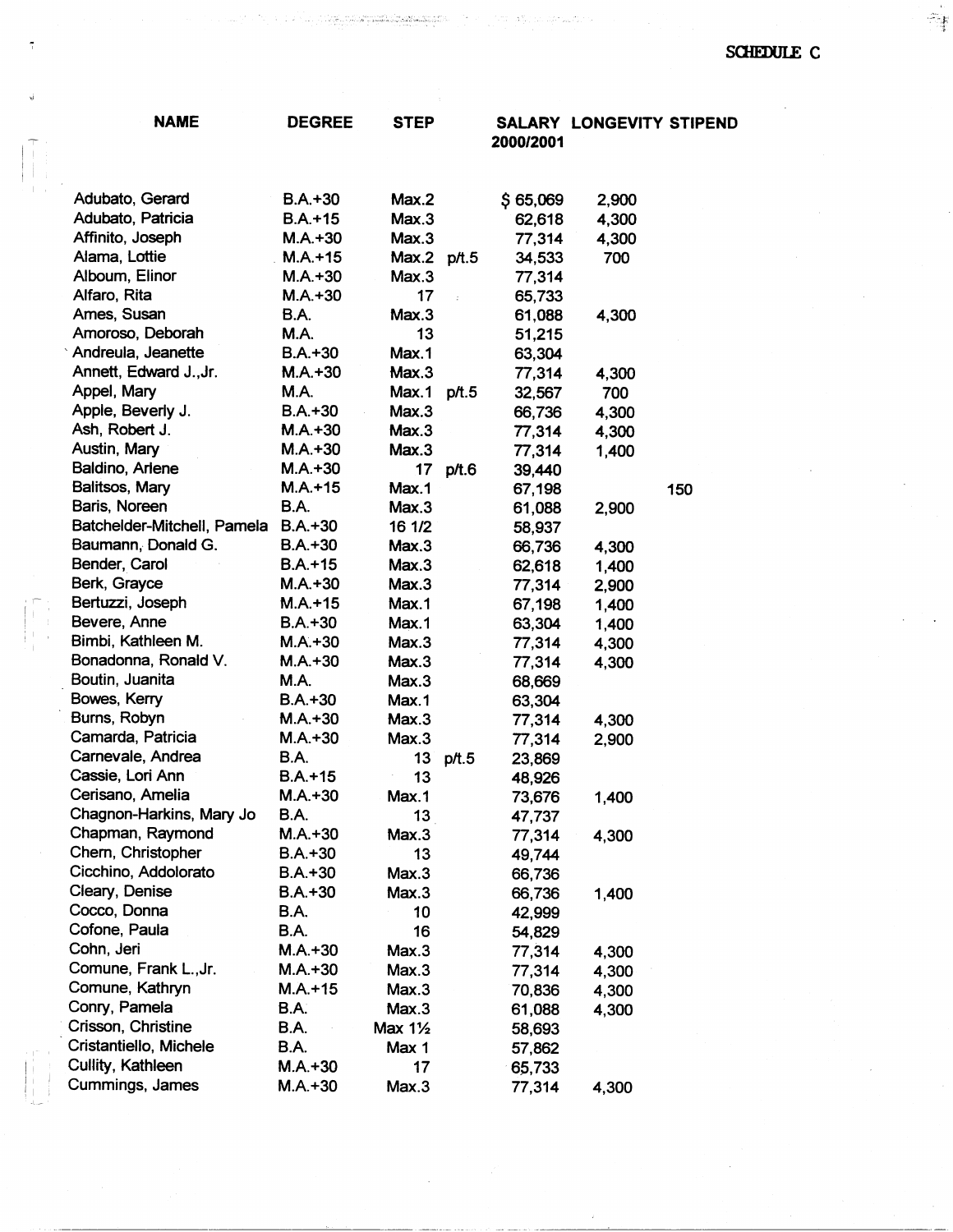| <b>NAME</b>            | <b>DEGREE</b> | <b>STEP</b>   |           |           | SALARY LONGEVITY STIPEND |       |
|------------------------|---------------|---------------|-----------|-----------|--------------------------|-------|
|                        |               |               |           | 2000/2001 |                          |       |
| Dalli, Richard S.      | $M.A.+30$     | Max.3         |           | \$77,314  | 4,300                    |       |
| Daly, Rachel           | $B.A.+30$     | Max.1         |           | 63,304    |                          |       |
| D'Ambola, Toby J., Jr. | $M.A. + 30$   | Max.3         |           | 77,314    | 4,300                    |       |
| D'Angelo, Peter        | $M.A. + 30$   | Max.3         |           | 77,314    |                          |       |
| DeBonis, Cynthia       | $M.A.+30$     | Max.3         |           | 77,314    | 4,300                    |       |
| DeFilippis, Lillian    | $M.A.+30$     | 16            |           | 62,395    |                          |       |
| DiGiovine, Donald A.   | Doctorate     | Max. 3        |           | 79,895    | 2,900                    | 1,940 |
| Dingwell, Susan Lee    | <b>B.A.</b>   |               | 12 p/t .5 | 23,080    |                          |       |
| Dougherty, Margaret    | $M.A.+15$     | Max 3         |           | 70,836    | 4,300                    |       |
| Douglas, Loretta       | $M.A.+30$     | Max.3         |           | 77,314    | 4,300                    |       |
| Dow, Marita            | $M.A. + 30$   | Max.1         |           | 73,676    | 1,400                    |       |
| Ellis, Donna           | $B.A.+15$     | 16 1/2 p/t .5 |           | 28,872    |                          |       |
| Errante, Nicole        | $B.A.+30$     | 10            |           | 44,806    |                          |       |
| Farkas, William L.     | $M.A.+30$     | Max.3         |           | 77,314    | 4,300                    |       |
| Ferriol, Kenneth       | <b>B.A.</b>   | 10            |           | 42,999    |                          |       |
| Fischer, Patricia      | $M.A.+30$     | Max.3         |           | 77,314    | 1,400                    |       |
| Fisher, Linda          | $B.A. + 15$   | Max.2         |           | 61,002    | 1,400                    |       |
| Flannery, Katherine    | <b>B.A.</b>   | 12            |           | 46,159    |                          |       |
| Foote, Elizabeth       | $M.A.+30$     | Max.3         |           | 77,314    | 2,900                    |       |
| Franks, Katherine      | $B.A.+30$     | Max.3         |           | 66,736    | 2,900                    |       |
| Fuccello, Margaret     | <b>M.A.</b>   | Max.3         |           | 68,669    |                          |       |
| Furnari, Susan         | Doctorate     | Max.3         |           | 79,895    |                          | 150   |
| Gambaro, Jainine       | <b>B.A.</b>   | Max.1         |           | 57,862    |                          |       |
| Gargiulo, Thomas       | $B.S.+30$     | 16            |           | 57,051    |                          |       |
| Gebbie, Florence       | $B.A.+30$     | Max.3         |           | 66,736    | 2,900                    |       |
| Gernitis, Maria        | $M.A. + 30$   | 16            |           | 62,395    |                          |       |
| Gesumaria, Susan       | <b>B.A.</b>   | 11            |           | 44,579    |                          |       |
| Giangeruso, Laura      | M.A.          | 10            |           | 46,131    |                          |       |
| Gilroy, Linda          | $M.A.+30$     | Max.3         |           | 77,314    | 4,300                    |       |
| Grant, Thomas          | <b>B.A.</b>   | 10            |           | 42,999    |                          |       |
| Graziano, Nicoletta    | $M.A.+30$     | Max.3         |           | 77,314    | 2,900                    |       |
| Griffin, Patricia      | $M.A. + 30$   | Max.3         |           | 77,314    | 4,300                    |       |
| Griwert, Jolinda       | <b>B.A.</b>   | 13            |           | 47,737    |                          |       |
| Gurney, Carol A.       | $B.A.+30$     | Max.3         |           | 66,736    | 4,300                    |       |
| Hagert, Suzanne        | <b>M.A.</b>   | Max.3         |           | 68,669    | 4,300                    |       |
| Hannon, Marilyn        | B.A.          | Max.3         |           | 61,088    | 4,300                    |       |
| Hardin, Judith Anne    | $M.A.+30$     | Max.3         |           | 77,314    | 4,300                    |       |
| Healy, Joyce           | <b>M.A.</b>   | Max.3         |           | 68,669    | 4,300                    |       |
| Hill-Trovato, Hillary  | <b>M.A.</b>   | Max.3         |           | 68,669    | 2,900                    |       |
| Hrubash, Theresa       | <b>B.A.</b>   | 12 1/2        |           | 46,948    |                          |       |
| Hubert, Judith Ann     | $M.A.+30$     | Max.3         |           | 77,314    | 4,300                    |       |
| Hungler, Hannah        | $B.A. + 15$   | 11            |           | 45,689    |                          |       |
| Hutcheson, Donna       | $B.A.+15$     | Max.3         |           | 62,618    |                          |       |
| Hyland, Thomasina      | $M.A.+30$     | Max.3         |           | 77,314    | 4,300                    |       |
| Intiso, Geraldine      | $B.A.+30$     | Max.3         |           | 66,736    | 4,300                    |       |
| Jelenski, Janet        | $M.A.+30$     | Max.2         |           | 75,544    | 4,300                    |       |
| Jinks, Lawrence        | $M.A.+30$     | Max.3         |           | 77,314    | 4,300                    |       |
| Kahn, Gail             | $M.A.+30$     | Max.1         |           | $-73,676$ | 1,400                    |       |
| Karsnak, Elaine        | $B.A.+30$     | Max.3         |           | 66,736    | 2,900                    |       |

 $\mathcal{A}^{\mathcal{A}}$ 

 $\boldsymbol{\theta}$ 

 $\sigma_{\rm c}$ 

 $\mathcal{Z}_{\frac{3}{2}}$ 

 $\frac{1}{2} \frac{1}{2} \frac{1}{2}$ 

 $\frac{1}{2}$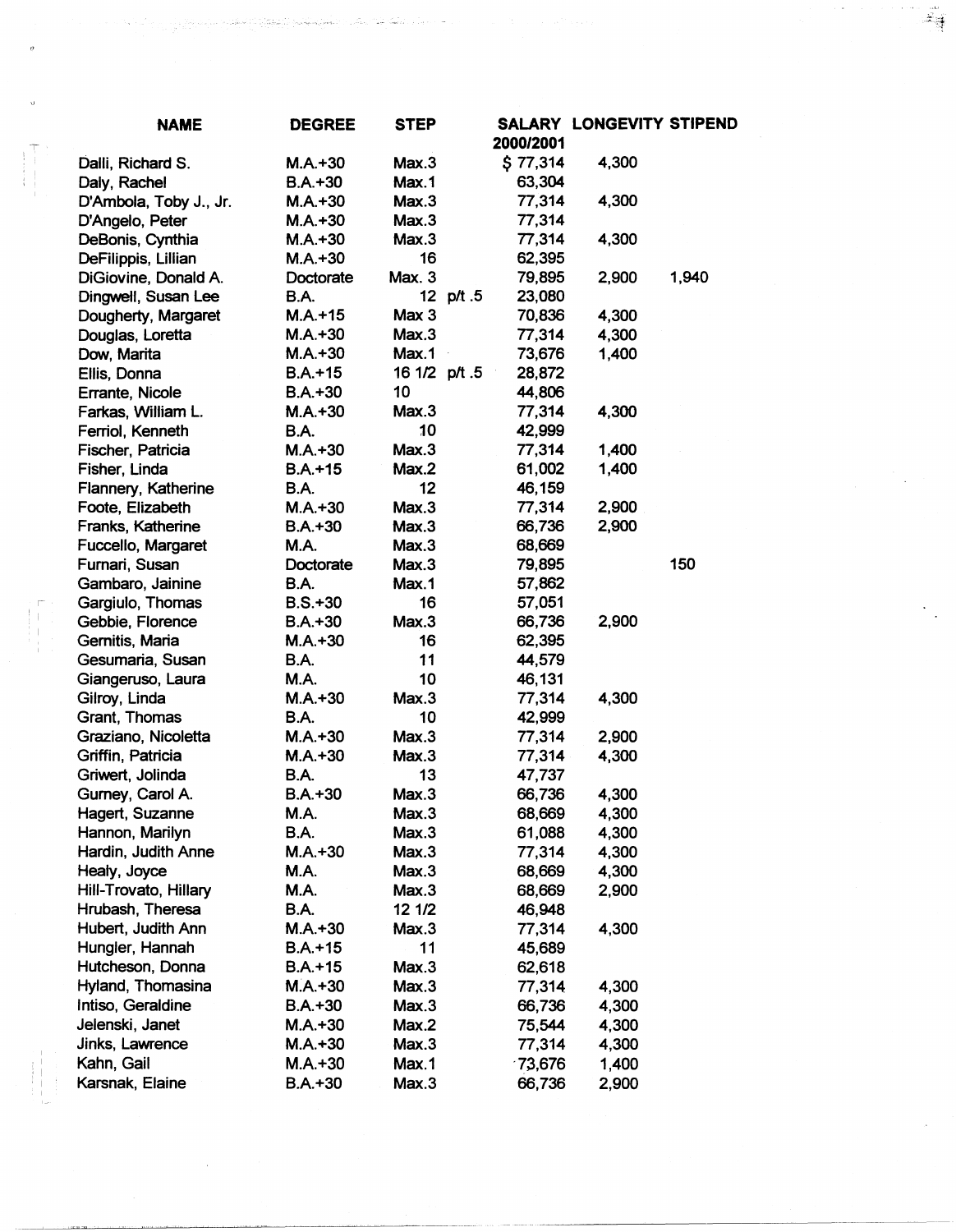| <b>NAME</b>                         | <b>DEGREE</b> | <b>STEP</b>    | 2000/2001        | SALARY LONGEVITY STIPEND |  |
|-------------------------------------|---------------|----------------|------------------|--------------------------|--|
| Kasner, Paula                       | $M.A.+30$     | Max.3          | \$77,314         | 2,900                    |  |
| Keating, Patricia                   | <b>M.A.</b>   | 13             | 51,215           |                          |  |
| Keating, Patrick J.                 | $M.A. + 30$   | Max.3          | 77,314           | 4,300                    |  |
| Keena, Scott                        | <b>M.A.</b>   | 13             | 51,215           |                          |  |
| Kimberley, Daniel                   | $M.A. + 30$   | Max.3          | 77,314           | 4,300                    |  |
| Kinney, Catherine                   | $M.A.+30$     | Max.3          | 77,314           | 2,900                    |  |
| Kirk, Barbara                       | $B.A.+30$     | Max.3          | 66,736           | 4,300                    |  |
| Koci, Adele K.                      | <b>B.A.</b>   | Max.3          | 61,088           | 4,300                    |  |
| Kocum, Paul                         | $B.A.+30$     | Max.2          | 65,069           | 2,900                    |  |
| Koegel, Richard                     | $M.A.+30$     | Max.3          | 77,314           | 1,400                    |  |
| Konn, Mari                          | $M.A. + 30$   | Max.3          | 77,314           | 4,300                    |  |
| Kowalski, Anne Marie                | $M.A.+30$     | Max.1          | 73,676           | 1,400                    |  |
| LaPierre, Diane                     | $B.A.+15$     | 11 1/2         | 46,499           |                          |  |
| Larcara, Sharon                     | $M.A. + 30$   | Max.1          | 73,676           | 1,400                    |  |
| LaReau, Susan                       | $B.A.+30$     | Max.3          | 66,736           | 4,300                    |  |
| Latka, Vicki                        | <b>B.A.</b>   | Max.2          | 59,524           | 1,400                    |  |
| Laudadio, Anne D.                   | $B.A.+30$     | Max.3          | 66,736           | 1,400                    |  |
| Lazur, Maureen                      | $M.A. + 15$   | 14             | 54,668           |                          |  |
| Lee, Paula                          | B.A.          | Max.2          |                  |                          |  |
| Libert, Frank                       | $M.A. + 30$   | Max.3          | 59,524           | 1,400                    |  |
| Lightfoot, Joan                     | <b>B.A.</b>   | 16             | 77,314           |                          |  |
| Linfante, Andrew                    | $B.A. + 15$   |                | 54,829           |                          |  |
| Love, Laura                         | $M.A.+30$     | 12<br>13       | 47,309           |                          |  |
| MacMillan, Laura-anne               | $B.A.+15$     | 14             | 54,523           |                          |  |
| Magin, Sally                        | $M.A.+30$     | Max.3          | 50,584           |                          |  |
| Mancuso, Carmen                     | $M.A.+30$     | Max.3          | 77,314           | 1,400                    |  |
| Maniscalco, Lisa                    | <b>M.A.</b>   | Max.1          | 77,314           | 4,300                    |  |
| Marcantonio, Marianne               | <b>B.A.</b>   | 13 1/2         | 65,134           |                          |  |
| Margulies, Jerilyn                  | $M.A.+15$     | Max.3          | 48,545<br>70,836 |                          |  |
| Markman, Lisa                       | $M.A. + 15$   | 91/2           | 46,755           | 4,300                    |  |
| Martin, Valerie                     | <b>B.A.</b>   | 13             | 47,737           |                          |  |
| Masullo, Beverly                    | $M.A. + 30$   | Max.2          | 75,544           | 1,400                    |  |
| Mauro, Elaine                       | M.A.          | 15             |                  |                          |  |
| Mauro, James                        | $M.A.+30$     | Max.3          | 54,670           |                          |  |
| McCormick, Tracy                    | M.A.          |                | 77,314           | 4,300                    |  |
| McCrohan, Thomas                    | $B.A.+30$     | 9 1/2<br>Max.3 | 45,284           |                          |  |
| McDonald, Anita                     | $B.A.+30$     | Max.3          | 66,736           | 4,300                    |  |
| McGinley, Brian                     | $B.A.+30$     | Max.3          | 66,736           | 2,900                    |  |
| McKenzie, Marcy                     | $B.A.+15$     | 14             | 66,736           | 4,300                    |  |
| Meloni, Jacqueline                  | $B.A.+30$     | Max.3          | 50,584           | 1,400                    |  |
| Menza, Claire                       | <b>B.A.</b>   | 14             | 66,736           | 4,300                    |  |
| Meyers, Florence                    | <b>B.A.</b>   | Max.3          | 49,353           |                          |  |
| Milunaitis, Lorraine                | $M.A.+30$     |                | 61,088           | 2,900                    |  |
| Moscaritola, Linda                  |               | Max.3          | 77,314           | 4,300                    |  |
|                                     | $B.A.+30$     | 17             | 60,822           |                          |  |
| Mullane, Ann Mary<br>Murray, Walter | $M.A.+30$     | 13             | 54,523           |                          |  |
|                                     | <b>B.A.</b>   | Max.3          | 61,088           | 4,300                    |  |
| Napoli, Ellen                       | $M.A. + 15$   | 12             | 51,127           |                          |  |
| Nardiello, Arlene                   | $B.A.+30$     | Max.3          | 66,736           | 4,300                    |  |
| Naturale, Holly Ann                 | $M.A.+30$     | Max.3          | 77,314           | 4,300                    |  |

 $\begin{array}{c} \begin{array}{c} \begin{array}{c} \begin{array}{c} \end{array} \\ \begin{array}{c} \end{array} \end{array} \end{array} \end{array}$ 

 $\ddot{\textbf{z}}$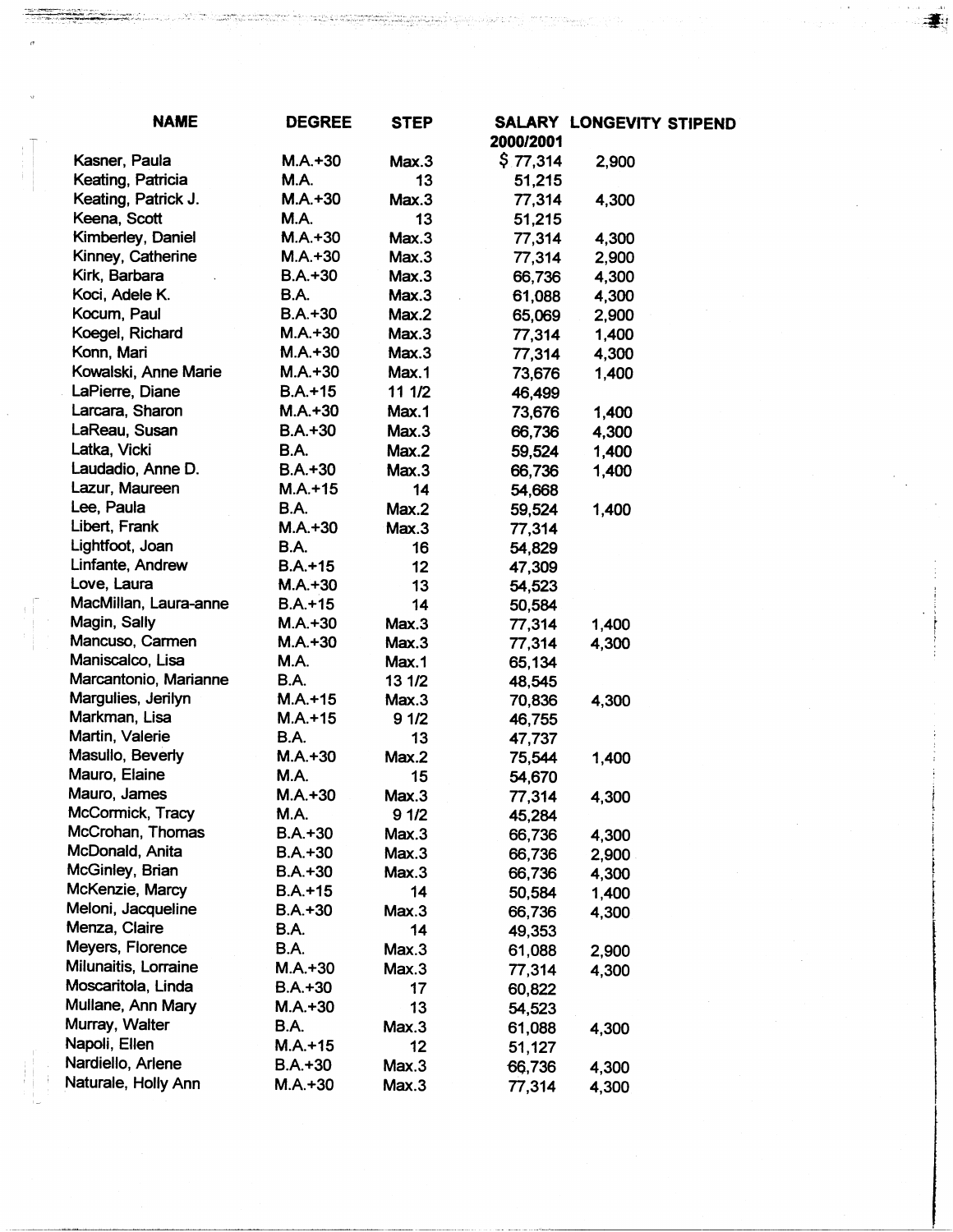| \$77,314<br>4,300<br>$M.A.+30$<br>Max.3<br>Neilley, Jeanne V.<br><b>B.A.</b><br>10<br>42,999<br>Neri, Jenifer<br>15<br><b>B.A.</b><br>50,958<br>Neri, Susan<br>$M.A.+30$<br>73,676<br>1,400<br>O'Brien, Marietta<br>Max.1<br>4,300<br>77,314<br>$M.A.+30$<br>Max.3<br>Ohlson, Carl<br>4,300<br>300<br>$M.A.+30$<br>Max.3<br>77,314<br>Ohtaka, Keiko<br>13<br>$B.A. + 30$<br>49,744<br>Olivo, Rebecca<br>4,300<br><b>B.A.</b><br>Max.3<br>61,088<br>Olson, Edmund G., Jr.<br><b>B.A.</b><br>13 p/t .5<br>23,869<br>O'Mara, Eileen<br>O'Neill-Wilson, Rita<br>M.A.<br>13<br>51,215<br>14<br>$M.A.+30$<br>56,369<br>Orenstein, Arlene<br>4,300<br>Max.3<br><b>B.A.</b><br>61,088<br>Pace, Michael<br>M.A.<br>17<br>62,580<br>Pagana, Mary<br>150<br>69,066<br>$M.A.+15$<br>Max.2<br>Pandolfi, Becky<br>14<br>$B.A.+30$<br>51,426<br>Parigi, Debra<br>150<br>Max.3<br>4,300<br>$M.A.+30$<br>77,314<br>Parigi, Stephen<br>1,400<br>$B.A.+30$<br>Max.3<br>66,736<br>Paschal, Bernice<br>16<br>$B.A.+30$<br>57,051<br>Perrone, Carol<br>77,314<br>$M.A.+30$<br>Max.3<br>2,900<br>Perrotta, Mary Anne<br>13<br>M.A.<br>51,215<br>Philp, Julianne<br>2,900<br>Pinto, Deborah Ann<br><b>B.A.</b><br>Max.3<br>61,088<br>Max.3<br>77,314<br>4,300<br>Pote, Linda<br>$M.A.+30$<br>13<br>$M.A. + 15$<br>Powell, Robyn<br>52,877<br>Reed, Sharon<br>Max.1<br>$B.A.+30$<br>63,304<br>1,400<br>Reilly, Gail<br>1,400<br>$B.A.+30$<br>Max.2<br>65,069<br>10<br>Reilly, Virginia<br>B.A.<br>42,999<br>Restel, Lorraine<br>Max.3<br>$B.A.+30$<br>66,736<br>1,400<br>Max.3<br>4,300<br>Retz, Andrew<br>$M.A.+30$<br>77,314<br>$Max.1\frac{1}{2}$<br>$B.A. + 15$<br>Rhein, Monica<br>60,146<br><b>M.A.</b><br>Max.2<br>66,950<br>Rizzo, Carol Ann<br>Max.3<br>2,900<br>Romaglia, Sharon<br>$M.A.+30$<br>77,314<br>13<br>Rombola, Olga<br><b>B.A.</b><br>47,737<br>Rooney, Susan<br>$M.A.+30$<br>Max.3<br>77,314<br>1,400<br>Ruffo, Theresa<br>$B.A.+30$<br>Max.3<br>66,736<br>2,900<br>Ryder, Sally Ann<br>4,300<br>$B.A.+30$<br>Max.3<br>66,736<br>4,300<br>Sains, Camille<br><b>B.A.</b><br>Max.3<br>61,088<br>SanFillipo, Richard<br>$B.A.+30$<br>Max.3<br>66,736<br>SanGiovanni, Louis R.<br>4,300<br>$M.A. + 30$<br>Max.3<br>77,314<br>Santiglia, Virginia<br>700<br><b>B.A.</b><br>Max.3 p/t.5<br>30,544<br>Santoriello, Bernadette<br>1,400<br>$B.A.+30$<br>Max.2<br>65,069<br>Santoriello, Rosa<br>B.A.<br>10 $p/t$ .5<br>21,500<br>Sasso, Dennis<br>$B.A.+30$<br>Max.3<br>66,736<br>2,900<br>Sautter, Valerie<br>$B.A.+30$<br>Max.2<br>65,069<br>Sautter, Walter N.<br>$M.A.+30$<br>Max.3<br>77,314<br>4,300<br>Scerbo, Susan R.<br>$M.A.+30$<br>Max.3<br>77,314<br>4,300<br>Schoem, Janice<br>16<br>$B.A.+30$<br>57,051<br>Schop, Deborah<br>Max.3<br>66,736<br>1,400<br>$B.A.+30$<br>Schwarz, John R.<br>$-77,314$<br>4,300<br>$M.A.+30$<br>Max.3<br>79,895 | <b>NAME</b>     | <b>DEGREE</b> | <b>STEP</b> | 2000/2001 | SALARY LONGEVITY STIPEND |  |
|--------------------------------------------------------------------------------------------------------------------------------------------------------------------------------------------------------------------------------------------------------------------------------------------------------------------------------------------------------------------------------------------------------------------------------------------------------------------------------------------------------------------------------------------------------------------------------------------------------------------------------------------------------------------------------------------------------------------------------------------------------------------------------------------------------------------------------------------------------------------------------------------------------------------------------------------------------------------------------------------------------------------------------------------------------------------------------------------------------------------------------------------------------------------------------------------------------------------------------------------------------------------------------------------------------------------------------------------------------------------------------------------------------------------------------------------------------------------------------------------------------------------------------------------------------------------------------------------------------------------------------------------------------------------------------------------------------------------------------------------------------------------------------------------------------------------------------------------------------------------------------------------------------------------------------------------------------------------------------------------------------------------------------------------------------------------------------------------------------------------------------------------------------------------------------------------------------------------------------------------------------------------------------------------------------------------------------------------------------------------------------------------------------------------------------------------------------------------------------------------------------------------------------------------------------------------------------------------------------------------------------------------------------------------------------------------------------------------------------------------------------------------------------------------------------------------------------------------------|-----------------|---------------|-------------|-----------|--------------------------|--|
|                                                                                                                                                                                                                                                                                                                                                                                                                                                                                                                                                                                                                                                                                                                                                                                                                                                                                                                                                                                                                                                                                                                                                                                                                                                                                                                                                                                                                                                                                                                                                                                                                                                                                                                                                                                                                                                                                                                                                                                                                                                                                                                                                                                                                                                                                                                                                                                                                                                                                                                                                                                                                                                                                                                                                                                                                                                  |                 |               |             |           |                          |  |
|                                                                                                                                                                                                                                                                                                                                                                                                                                                                                                                                                                                                                                                                                                                                                                                                                                                                                                                                                                                                                                                                                                                                                                                                                                                                                                                                                                                                                                                                                                                                                                                                                                                                                                                                                                                                                                                                                                                                                                                                                                                                                                                                                                                                                                                                                                                                                                                                                                                                                                                                                                                                                                                                                                                                                                                                                                                  |                 |               |             |           |                          |  |
|                                                                                                                                                                                                                                                                                                                                                                                                                                                                                                                                                                                                                                                                                                                                                                                                                                                                                                                                                                                                                                                                                                                                                                                                                                                                                                                                                                                                                                                                                                                                                                                                                                                                                                                                                                                                                                                                                                                                                                                                                                                                                                                                                                                                                                                                                                                                                                                                                                                                                                                                                                                                                                                                                                                                                                                                                                                  |                 |               |             |           |                          |  |
|                                                                                                                                                                                                                                                                                                                                                                                                                                                                                                                                                                                                                                                                                                                                                                                                                                                                                                                                                                                                                                                                                                                                                                                                                                                                                                                                                                                                                                                                                                                                                                                                                                                                                                                                                                                                                                                                                                                                                                                                                                                                                                                                                                                                                                                                                                                                                                                                                                                                                                                                                                                                                                                                                                                                                                                                                                                  |                 |               |             |           |                          |  |
|                                                                                                                                                                                                                                                                                                                                                                                                                                                                                                                                                                                                                                                                                                                                                                                                                                                                                                                                                                                                                                                                                                                                                                                                                                                                                                                                                                                                                                                                                                                                                                                                                                                                                                                                                                                                                                                                                                                                                                                                                                                                                                                                                                                                                                                                                                                                                                                                                                                                                                                                                                                                                                                                                                                                                                                                                                                  |                 |               |             |           |                          |  |
|                                                                                                                                                                                                                                                                                                                                                                                                                                                                                                                                                                                                                                                                                                                                                                                                                                                                                                                                                                                                                                                                                                                                                                                                                                                                                                                                                                                                                                                                                                                                                                                                                                                                                                                                                                                                                                                                                                                                                                                                                                                                                                                                                                                                                                                                                                                                                                                                                                                                                                                                                                                                                                                                                                                                                                                                                                                  |                 |               |             |           |                          |  |
|                                                                                                                                                                                                                                                                                                                                                                                                                                                                                                                                                                                                                                                                                                                                                                                                                                                                                                                                                                                                                                                                                                                                                                                                                                                                                                                                                                                                                                                                                                                                                                                                                                                                                                                                                                                                                                                                                                                                                                                                                                                                                                                                                                                                                                                                                                                                                                                                                                                                                                                                                                                                                                                                                                                                                                                                                                                  |                 |               |             |           |                          |  |
|                                                                                                                                                                                                                                                                                                                                                                                                                                                                                                                                                                                                                                                                                                                                                                                                                                                                                                                                                                                                                                                                                                                                                                                                                                                                                                                                                                                                                                                                                                                                                                                                                                                                                                                                                                                                                                                                                                                                                                                                                                                                                                                                                                                                                                                                                                                                                                                                                                                                                                                                                                                                                                                                                                                                                                                                                                                  |                 |               |             |           |                          |  |
|                                                                                                                                                                                                                                                                                                                                                                                                                                                                                                                                                                                                                                                                                                                                                                                                                                                                                                                                                                                                                                                                                                                                                                                                                                                                                                                                                                                                                                                                                                                                                                                                                                                                                                                                                                                                                                                                                                                                                                                                                                                                                                                                                                                                                                                                                                                                                                                                                                                                                                                                                                                                                                                                                                                                                                                                                                                  |                 |               |             |           |                          |  |
|                                                                                                                                                                                                                                                                                                                                                                                                                                                                                                                                                                                                                                                                                                                                                                                                                                                                                                                                                                                                                                                                                                                                                                                                                                                                                                                                                                                                                                                                                                                                                                                                                                                                                                                                                                                                                                                                                                                                                                                                                                                                                                                                                                                                                                                                                                                                                                                                                                                                                                                                                                                                                                                                                                                                                                                                                                                  |                 |               |             |           |                          |  |
|                                                                                                                                                                                                                                                                                                                                                                                                                                                                                                                                                                                                                                                                                                                                                                                                                                                                                                                                                                                                                                                                                                                                                                                                                                                                                                                                                                                                                                                                                                                                                                                                                                                                                                                                                                                                                                                                                                                                                                                                                                                                                                                                                                                                                                                                                                                                                                                                                                                                                                                                                                                                                                                                                                                                                                                                                                                  |                 |               |             |           |                          |  |
|                                                                                                                                                                                                                                                                                                                                                                                                                                                                                                                                                                                                                                                                                                                                                                                                                                                                                                                                                                                                                                                                                                                                                                                                                                                                                                                                                                                                                                                                                                                                                                                                                                                                                                                                                                                                                                                                                                                                                                                                                                                                                                                                                                                                                                                                                                                                                                                                                                                                                                                                                                                                                                                                                                                                                                                                                                                  |                 |               |             |           |                          |  |
|                                                                                                                                                                                                                                                                                                                                                                                                                                                                                                                                                                                                                                                                                                                                                                                                                                                                                                                                                                                                                                                                                                                                                                                                                                                                                                                                                                                                                                                                                                                                                                                                                                                                                                                                                                                                                                                                                                                                                                                                                                                                                                                                                                                                                                                                                                                                                                                                                                                                                                                                                                                                                                                                                                                                                                                                                                                  |                 |               |             |           |                          |  |
|                                                                                                                                                                                                                                                                                                                                                                                                                                                                                                                                                                                                                                                                                                                                                                                                                                                                                                                                                                                                                                                                                                                                                                                                                                                                                                                                                                                                                                                                                                                                                                                                                                                                                                                                                                                                                                                                                                                                                                                                                                                                                                                                                                                                                                                                                                                                                                                                                                                                                                                                                                                                                                                                                                                                                                                                                                                  |                 |               |             |           |                          |  |
|                                                                                                                                                                                                                                                                                                                                                                                                                                                                                                                                                                                                                                                                                                                                                                                                                                                                                                                                                                                                                                                                                                                                                                                                                                                                                                                                                                                                                                                                                                                                                                                                                                                                                                                                                                                                                                                                                                                                                                                                                                                                                                                                                                                                                                                                                                                                                                                                                                                                                                                                                                                                                                                                                                                                                                                                                                                  |                 |               |             |           |                          |  |
|                                                                                                                                                                                                                                                                                                                                                                                                                                                                                                                                                                                                                                                                                                                                                                                                                                                                                                                                                                                                                                                                                                                                                                                                                                                                                                                                                                                                                                                                                                                                                                                                                                                                                                                                                                                                                                                                                                                                                                                                                                                                                                                                                                                                                                                                                                                                                                                                                                                                                                                                                                                                                                                                                                                                                                                                                                                  |                 |               |             |           |                          |  |
|                                                                                                                                                                                                                                                                                                                                                                                                                                                                                                                                                                                                                                                                                                                                                                                                                                                                                                                                                                                                                                                                                                                                                                                                                                                                                                                                                                                                                                                                                                                                                                                                                                                                                                                                                                                                                                                                                                                                                                                                                                                                                                                                                                                                                                                                                                                                                                                                                                                                                                                                                                                                                                                                                                                                                                                                                                                  |                 |               |             |           |                          |  |
|                                                                                                                                                                                                                                                                                                                                                                                                                                                                                                                                                                                                                                                                                                                                                                                                                                                                                                                                                                                                                                                                                                                                                                                                                                                                                                                                                                                                                                                                                                                                                                                                                                                                                                                                                                                                                                                                                                                                                                                                                                                                                                                                                                                                                                                                                                                                                                                                                                                                                                                                                                                                                                                                                                                                                                                                                                                  |                 |               |             |           |                          |  |
|                                                                                                                                                                                                                                                                                                                                                                                                                                                                                                                                                                                                                                                                                                                                                                                                                                                                                                                                                                                                                                                                                                                                                                                                                                                                                                                                                                                                                                                                                                                                                                                                                                                                                                                                                                                                                                                                                                                                                                                                                                                                                                                                                                                                                                                                                                                                                                                                                                                                                                                                                                                                                                                                                                                                                                                                                                                  |                 |               |             |           |                          |  |
|                                                                                                                                                                                                                                                                                                                                                                                                                                                                                                                                                                                                                                                                                                                                                                                                                                                                                                                                                                                                                                                                                                                                                                                                                                                                                                                                                                                                                                                                                                                                                                                                                                                                                                                                                                                                                                                                                                                                                                                                                                                                                                                                                                                                                                                                                                                                                                                                                                                                                                                                                                                                                                                                                                                                                                                                                                                  |                 |               |             |           |                          |  |
|                                                                                                                                                                                                                                                                                                                                                                                                                                                                                                                                                                                                                                                                                                                                                                                                                                                                                                                                                                                                                                                                                                                                                                                                                                                                                                                                                                                                                                                                                                                                                                                                                                                                                                                                                                                                                                                                                                                                                                                                                                                                                                                                                                                                                                                                                                                                                                                                                                                                                                                                                                                                                                                                                                                                                                                                                                                  |                 |               |             |           |                          |  |
|                                                                                                                                                                                                                                                                                                                                                                                                                                                                                                                                                                                                                                                                                                                                                                                                                                                                                                                                                                                                                                                                                                                                                                                                                                                                                                                                                                                                                                                                                                                                                                                                                                                                                                                                                                                                                                                                                                                                                                                                                                                                                                                                                                                                                                                                                                                                                                                                                                                                                                                                                                                                                                                                                                                                                                                                                                                  |                 |               |             |           |                          |  |
|                                                                                                                                                                                                                                                                                                                                                                                                                                                                                                                                                                                                                                                                                                                                                                                                                                                                                                                                                                                                                                                                                                                                                                                                                                                                                                                                                                                                                                                                                                                                                                                                                                                                                                                                                                                                                                                                                                                                                                                                                                                                                                                                                                                                                                                                                                                                                                                                                                                                                                                                                                                                                                                                                                                                                                                                                                                  |                 |               |             |           |                          |  |
|                                                                                                                                                                                                                                                                                                                                                                                                                                                                                                                                                                                                                                                                                                                                                                                                                                                                                                                                                                                                                                                                                                                                                                                                                                                                                                                                                                                                                                                                                                                                                                                                                                                                                                                                                                                                                                                                                                                                                                                                                                                                                                                                                                                                                                                                                                                                                                                                                                                                                                                                                                                                                                                                                                                                                                                                                                                  |                 |               |             |           |                          |  |
|                                                                                                                                                                                                                                                                                                                                                                                                                                                                                                                                                                                                                                                                                                                                                                                                                                                                                                                                                                                                                                                                                                                                                                                                                                                                                                                                                                                                                                                                                                                                                                                                                                                                                                                                                                                                                                                                                                                                                                                                                                                                                                                                                                                                                                                                                                                                                                                                                                                                                                                                                                                                                                                                                                                                                                                                                                                  |                 |               |             |           |                          |  |
|                                                                                                                                                                                                                                                                                                                                                                                                                                                                                                                                                                                                                                                                                                                                                                                                                                                                                                                                                                                                                                                                                                                                                                                                                                                                                                                                                                                                                                                                                                                                                                                                                                                                                                                                                                                                                                                                                                                                                                                                                                                                                                                                                                                                                                                                                                                                                                                                                                                                                                                                                                                                                                                                                                                                                                                                                                                  |                 |               |             |           |                          |  |
|                                                                                                                                                                                                                                                                                                                                                                                                                                                                                                                                                                                                                                                                                                                                                                                                                                                                                                                                                                                                                                                                                                                                                                                                                                                                                                                                                                                                                                                                                                                                                                                                                                                                                                                                                                                                                                                                                                                                                                                                                                                                                                                                                                                                                                                                                                                                                                                                                                                                                                                                                                                                                                                                                                                                                                                                                                                  |                 |               |             |           |                          |  |
|                                                                                                                                                                                                                                                                                                                                                                                                                                                                                                                                                                                                                                                                                                                                                                                                                                                                                                                                                                                                                                                                                                                                                                                                                                                                                                                                                                                                                                                                                                                                                                                                                                                                                                                                                                                                                                                                                                                                                                                                                                                                                                                                                                                                                                                                                                                                                                                                                                                                                                                                                                                                                                                                                                                                                                                                                                                  |                 |               |             |           |                          |  |
|                                                                                                                                                                                                                                                                                                                                                                                                                                                                                                                                                                                                                                                                                                                                                                                                                                                                                                                                                                                                                                                                                                                                                                                                                                                                                                                                                                                                                                                                                                                                                                                                                                                                                                                                                                                                                                                                                                                                                                                                                                                                                                                                                                                                                                                                                                                                                                                                                                                                                                                                                                                                                                                                                                                                                                                                                                                  |                 |               |             |           |                          |  |
|                                                                                                                                                                                                                                                                                                                                                                                                                                                                                                                                                                                                                                                                                                                                                                                                                                                                                                                                                                                                                                                                                                                                                                                                                                                                                                                                                                                                                                                                                                                                                                                                                                                                                                                                                                                                                                                                                                                                                                                                                                                                                                                                                                                                                                                                                                                                                                                                                                                                                                                                                                                                                                                                                                                                                                                                                                                  |                 |               |             |           |                          |  |
|                                                                                                                                                                                                                                                                                                                                                                                                                                                                                                                                                                                                                                                                                                                                                                                                                                                                                                                                                                                                                                                                                                                                                                                                                                                                                                                                                                                                                                                                                                                                                                                                                                                                                                                                                                                                                                                                                                                                                                                                                                                                                                                                                                                                                                                                                                                                                                                                                                                                                                                                                                                                                                                                                                                                                                                                                                                  |                 |               |             |           |                          |  |
|                                                                                                                                                                                                                                                                                                                                                                                                                                                                                                                                                                                                                                                                                                                                                                                                                                                                                                                                                                                                                                                                                                                                                                                                                                                                                                                                                                                                                                                                                                                                                                                                                                                                                                                                                                                                                                                                                                                                                                                                                                                                                                                                                                                                                                                                                                                                                                                                                                                                                                                                                                                                                                                                                                                                                                                                                                                  |                 |               |             |           |                          |  |
|                                                                                                                                                                                                                                                                                                                                                                                                                                                                                                                                                                                                                                                                                                                                                                                                                                                                                                                                                                                                                                                                                                                                                                                                                                                                                                                                                                                                                                                                                                                                                                                                                                                                                                                                                                                                                                                                                                                                                                                                                                                                                                                                                                                                                                                                                                                                                                                                                                                                                                                                                                                                                                                                                                                                                                                                                                                  |                 |               |             |           |                          |  |
|                                                                                                                                                                                                                                                                                                                                                                                                                                                                                                                                                                                                                                                                                                                                                                                                                                                                                                                                                                                                                                                                                                                                                                                                                                                                                                                                                                                                                                                                                                                                                                                                                                                                                                                                                                                                                                                                                                                                                                                                                                                                                                                                                                                                                                                                                                                                                                                                                                                                                                                                                                                                                                                                                                                                                                                                                                                  |                 |               |             |           |                          |  |
|                                                                                                                                                                                                                                                                                                                                                                                                                                                                                                                                                                                                                                                                                                                                                                                                                                                                                                                                                                                                                                                                                                                                                                                                                                                                                                                                                                                                                                                                                                                                                                                                                                                                                                                                                                                                                                                                                                                                                                                                                                                                                                                                                                                                                                                                                                                                                                                                                                                                                                                                                                                                                                                                                                                                                                                                                                                  |                 |               |             |           |                          |  |
|                                                                                                                                                                                                                                                                                                                                                                                                                                                                                                                                                                                                                                                                                                                                                                                                                                                                                                                                                                                                                                                                                                                                                                                                                                                                                                                                                                                                                                                                                                                                                                                                                                                                                                                                                                                                                                                                                                                                                                                                                                                                                                                                                                                                                                                                                                                                                                                                                                                                                                                                                                                                                                                                                                                                                                                                                                                  |                 |               |             |           |                          |  |
|                                                                                                                                                                                                                                                                                                                                                                                                                                                                                                                                                                                                                                                                                                                                                                                                                                                                                                                                                                                                                                                                                                                                                                                                                                                                                                                                                                                                                                                                                                                                                                                                                                                                                                                                                                                                                                                                                                                                                                                                                                                                                                                                                                                                                                                                                                                                                                                                                                                                                                                                                                                                                                                                                                                                                                                                                                                  |                 |               |             |           |                          |  |
|                                                                                                                                                                                                                                                                                                                                                                                                                                                                                                                                                                                                                                                                                                                                                                                                                                                                                                                                                                                                                                                                                                                                                                                                                                                                                                                                                                                                                                                                                                                                                                                                                                                                                                                                                                                                                                                                                                                                                                                                                                                                                                                                                                                                                                                                                                                                                                                                                                                                                                                                                                                                                                                                                                                                                                                                                                                  |                 |               |             |           |                          |  |
|                                                                                                                                                                                                                                                                                                                                                                                                                                                                                                                                                                                                                                                                                                                                                                                                                                                                                                                                                                                                                                                                                                                                                                                                                                                                                                                                                                                                                                                                                                                                                                                                                                                                                                                                                                                                                                                                                                                                                                                                                                                                                                                                                                                                                                                                                                                                                                                                                                                                                                                                                                                                                                                                                                                                                                                                                                                  |                 |               |             |           |                          |  |
|                                                                                                                                                                                                                                                                                                                                                                                                                                                                                                                                                                                                                                                                                                                                                                                                                                                                                                                                                                                                                                                                                                                                                                                                                                                                                                                                                                                                                                                                                                                                                                                                                                                                                                                                                                                                                                                                                                                                                                                                                                                                                                                                                                                                                                                                                                                                                                                                                                                                                                                                                                                                                                                                                                                                                                                                                                                  |                 |               |             |           |                          |  |
|                                                                                                                                                                                                                                                                                                                                                                                                                                                                                                                                                                                                                                                                                                                                                                                                                                                                                                                                                                                                                                                                                                                                                                                                                                                                                                                                                                                                                                                                                                                                                                                                                                                                                                                                                                                                                                                                                                                                                                                                                                                                                                                                                                                                                                                                                                                                                                                                                                                                                                                                                                                                                                                                                                                                                                                                                                                  |                 |               |             |           |                          |  |
|                                                                                                                                                                                                                                                                                                                                                                                                                                                                                                                                                                                                                                                                                                                                                                                                                                                                                                                                                                                                                                                                                                                                                                                                                                                                                                                                                                                                                                                                                                                                                                                                                                                                                                                                                                                                                                                                                                                                                                                                                                                                                                                                                                                                                                                                                                                                                                                                                                                                                                                                                                                                                                                                                                                                                                                                                                                  |                 |               |             |           |                          |  |
|                                                                                                                                                                                                                                                                                                                                                                                                                                                                                                                                                                                                                                                                                                                                                                                                                                                                                                                                                                                                                                                                                                                                                                                                                                                                                                                                                                                                                                                                                                                                                                                                                                                                                                                                                                                                                                                                                                                                                                                                                                                                                                                                                                                                                                                                                                                                                                                                                                                                                                                                                                                                                                                                                                                                                                                                                                                  |                 |               |             |           |                          |  |
|                                                                                                                                                                                                                                                                                                                                                                                                                                                                                                                                                                                                                                                                                                                                                                                                                                                                                                                                                                                                                                                                                                                                                                                                                                                                                                                                                                                                                                                                                                                                                                                                                                                                                                                                                                                                                                                                                                                                                                                                                                                                                                                                                                                                                                                                                                                                                                                                                                                                                                                                                                                                                                                                                                                                                                                                                                                  |                 |               |             |           |                          |  |
|                                                                                                                                                                                                                                                                                                                                                                                                                                                                                                                                                                                                                                                                                                                                                                                                                                                                                                                                                                                                                                                                                                                                                                                                                                                                                                                                                                                                                                                                                                                                                                                                                                                                                                                                                                                                                                                                                                                                                                                                                                                                                                                                                                                                                                                                                                                                                                                                                                                                                                                                                                                                                                                                                                                                                                                                                                                  |                 |               |             |           |                          |  |
|                                                                                                                                                                                                                                                                                                                                                                                                                                                                                                                                                                                                                                                                                                                                                                                                                                                                                                                                                                                                                                                                                                                                                                                                                                                                                                                                                                                                                                                                                                                                                                                                                                                                                                                                                                                                                                                                                                                                                                                                                                                                                                                                                                                                                                                                                                                                                                                                                                                                                                                                                                                                                                                                                                                                                                                                                                                  |                 |               |             |           |                          |  |
|                                                                                                                                                                                                                                                                                                                                                                                                                                                                                                                                                                                                                                                                                                                                                                                                                                                                                                                                                                                                                                                                                                                                                                                                                                                                                                                                                                                                                                                                                                                                                                                                                                                                                                                                                                                                                                                                                                                                                                                                                                                                                                                                                                                                                                                                                                                                                                                                                                                                                                                                                                                                                                                                                                                                                                                                                                                  |                 |               |             |           |                          |  |
|                                                                                                                                                                                                                                                                                                                                                                                                                                                                                                                                                                                                                                                                                                                                                                                                                                                                                                                                                                                                                                                                                                                                                                                                                                                                                                                                                                                                                                                                                                                                                                                                                                                                                                                                                                                                                                                                                                                                                                                                                                                                                                                                                                                                                                                                                                                                                                                                                                                                                                                                                                                                                                                                                                                                                                                                                                                  |                 |               |             |           |                          |  |
|                                                                                                                                                                                                                                                                                                                                                                                                                                                                                                                                                                                                                                                                                                                                                                                                                                                                                                                                                                                                                                                                                                                                                                                                                                                                                                                                                                                                                                                                                                                                                                                                                                                                                                                                                                                                                                                                                                                                                                                                                                                                                                                                                                                                                                                                                                                                                                                                                                                                                                                                                                                                                                                                                                                                                                                                                                                  | Shepherd, Carol | Doctorate     | Max.3       |           | 2,900                    |  |

 $\frac{1}{2}$ 

 $\frac{1}{2}$